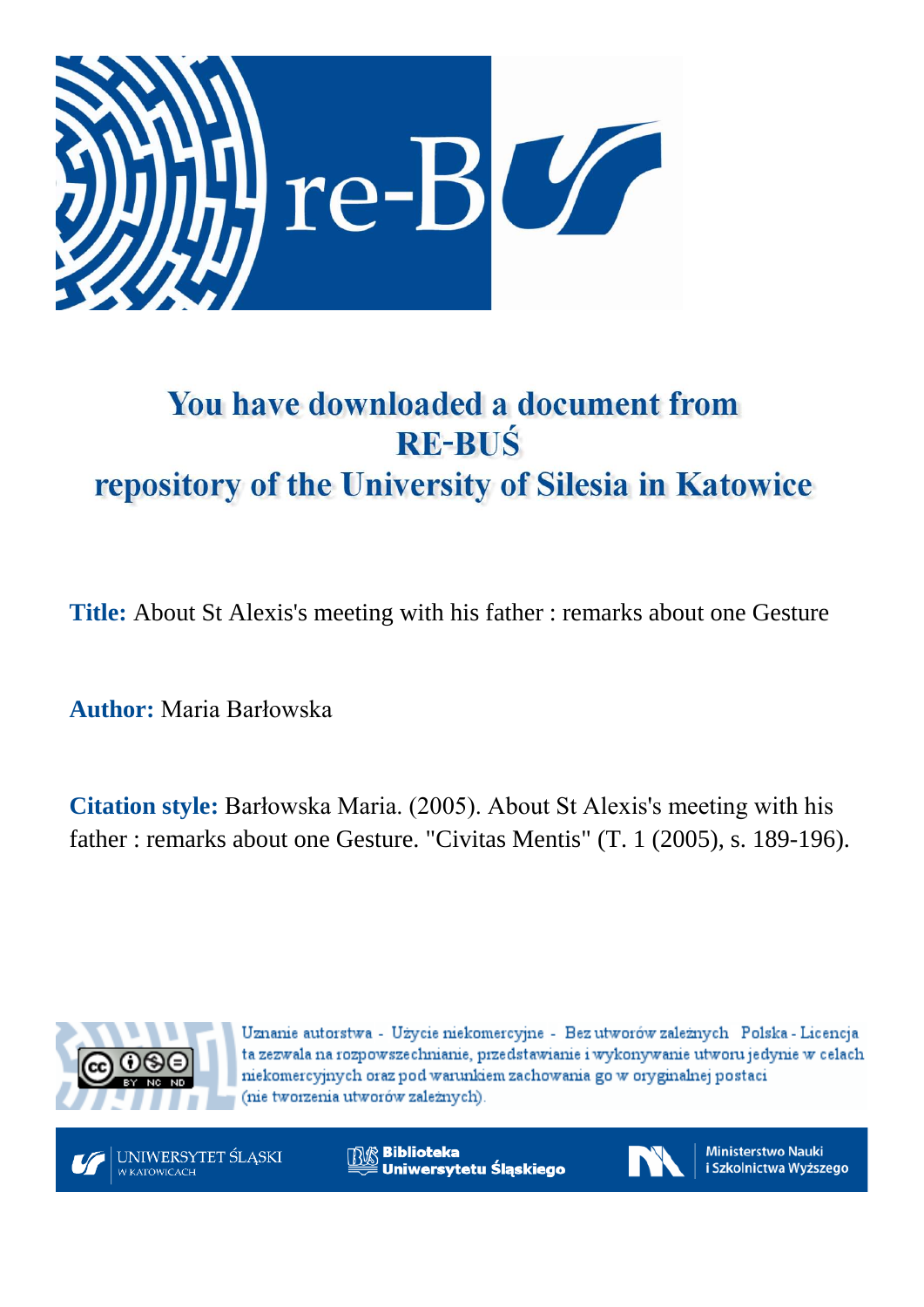### MARIA BARŁOWSKA

University of Silesia, Katowice

# **About St Alexis's Meeting with His Father Remarks about One Gesture**

The legend of St Alexis is one of the three surviving Polish hagiographical poems from the 15th century. A number of other mediaeval texts are known from the 16th and the 17th centuries in published versions (for example the songs about St Catherine and about St Christopher in the collection *Pieśni postne starożytne,* edited by Sebastian Sternacki and published in 1607-1618). Presumably these epic poems are a small and an accidentally preserved part of an oral genre popular in the so-called "the golden autumn of the Polish Middle Ages"<sup>1</sup>. Although the biographical poem about St Alexis is the longest one (it consists of 241 verses and about 40 of them could have been written on the blank page prepared by an anonymous writer), for a long time the Polish scholars involved in mediaeval studies declared its limited, dubious literary value. Especially in comparison with the wealth of versions of the Alexis story in Latin and other European languages, this vernacular legend seemed to be a primitive, monotonous poem devoid of emotions and poetry<sup>2</sup>. However, starting from Ewa Ostrowska's studies, recent years have seen an increasing interest in the legend, and a considerable change in the attitude towards its value has been observed. Teresa Michałowska has highlighted some specific features of the Polish manuscript focusing on the description of the experience of Alexis' parents<sup>3</sup>. Paweł Stępień carried out an analysis of the

<sup>1</sup> This is a translation of the title of H. Samsonowicz's book on the 15th century culture in Poland.

*<sup>1</sup>* Compare for instance an opinion in: S. Vrtel-Wierczynski: *Staropolska legenda o św. Aleksym na porównawczym tle literatur słowiańskich.* Poznań 1937, p. 87. A survey of Polish researchers can be found in: J. Reczek: *Nowy okres* tv *badaniach nad Legendą o św. Aleksym (Z powodu prac Ewy Ostrowskiej i Carlo Verdianiego).* "Język Polski" 1970, z. 1, pp. 15-21. 3 T. Michałowska: *Średniowiecze.* Warszawa 1995, p. 495.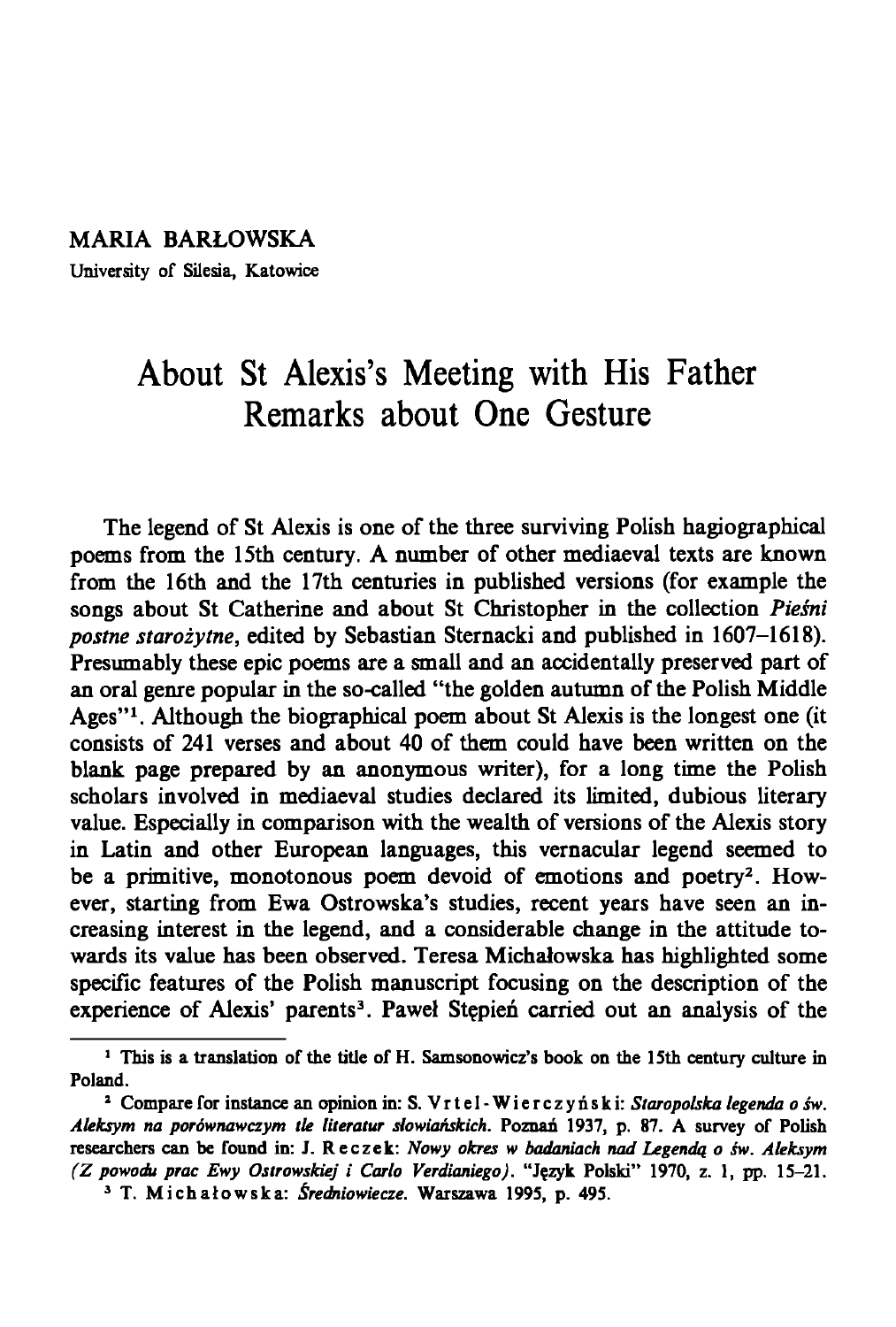parent-child relationship, and, from this point of view, he assessed the story as cohesively and sequentially organized<sup>4</sup>. Indeed, the motif of the saint's parents in the Polish legend is of particular interest and the question of how their feelings are presented has to be raised.

The first reaction of the parents to their son's wish to leave is quite clearly indicated in lines 92-93, as the narrator emphasizes their sorrow by means of a parallel repetition: "a ociec w żałości ostał, / i mać miała dosyć żałości (...)" s ("And his father was left in sorrow. / his mother was full of sorrow  $(...)^n$ <sup>o</sup>. Besides, a desperate action undertaken by the father to look for his only son is motivated solely by his longing. When his servants bring the message that Alexis has disappeared without a trace, his and his wife's grief explodes:

A gdy (to) ociec usłyszał ta słowa, tedy jego żałość była nowa. Tu jął płakać /i/ narzekać, m ać nie m ogła płaczu przestać.

> When his father heard these words, His grief began anew; He began to weep and lament; His mother could not stop crying. 11. 142-145

The manifestations of feelings, wholly physical and visible, are however still intensified by an explanation: mother is helpless in the face of despair, and the father's sorrow enhances. This scene undoubtedly increases the emotional tension, but passion finds its stronger expression at the moment of Alexis and Eufemiane's meeting.

This meeting takes place "na żorawiu (...) przed grodem" ("on a drawbridge *I* Outside the castle") ("żoraw" is a native noun for a gate, it adds to the local character of the place) and this location will significantly reappear in a detailed description of the father's grief7. An unknown beggar turns to

<sup>4</sup> P. S t ę p i e ń: *Między miłością do Boga a miłością do bliskich - Legenda o świętym Aleksym.* In: *Literatura i kultura polskiego średniowiecza. Człowiek wobec świata znaków i symboli.* Red. P. Buchwald-Pelcowa, J. Pelc. Warszawa 1995, p. 176.

s All quotations come from: C. V e r d i ani: *Problemy wzorców polskiej Legendy o świętym Aleksym.* In: *Średniowiecze. Studia o kulturze.* T. 4. Red. J. Lewiński. Wrocław 1969, pp. 136— 143, because I will refer to his opinions in the present article. A critical edition: *Polskie wierszowane legendy średniowieczne.* Red. S. V r t e l - W i e r c z y ń s k i , W. K u r a s z k i e w i c z . Wroclaw 1962, pp. 136-138.

<sup>&</sup>lt;sup>6</sup> All the quotations from the poem come from *Medieval Literature of Poland: an Anthology*. Przeł. M.J. Mikoś. Vol. 82. New York and London 1992, pp. 99-106.

<sup>7</sup> A. Gieysztor: *Dobrowolne ubóstwo, ucieczka od świata i średniowieczny kult św. Aleksego.* In: *Polska w świecie. Szkice z dziejów kultury polskiej.* Warszawa 1972, pp. 31-32. The author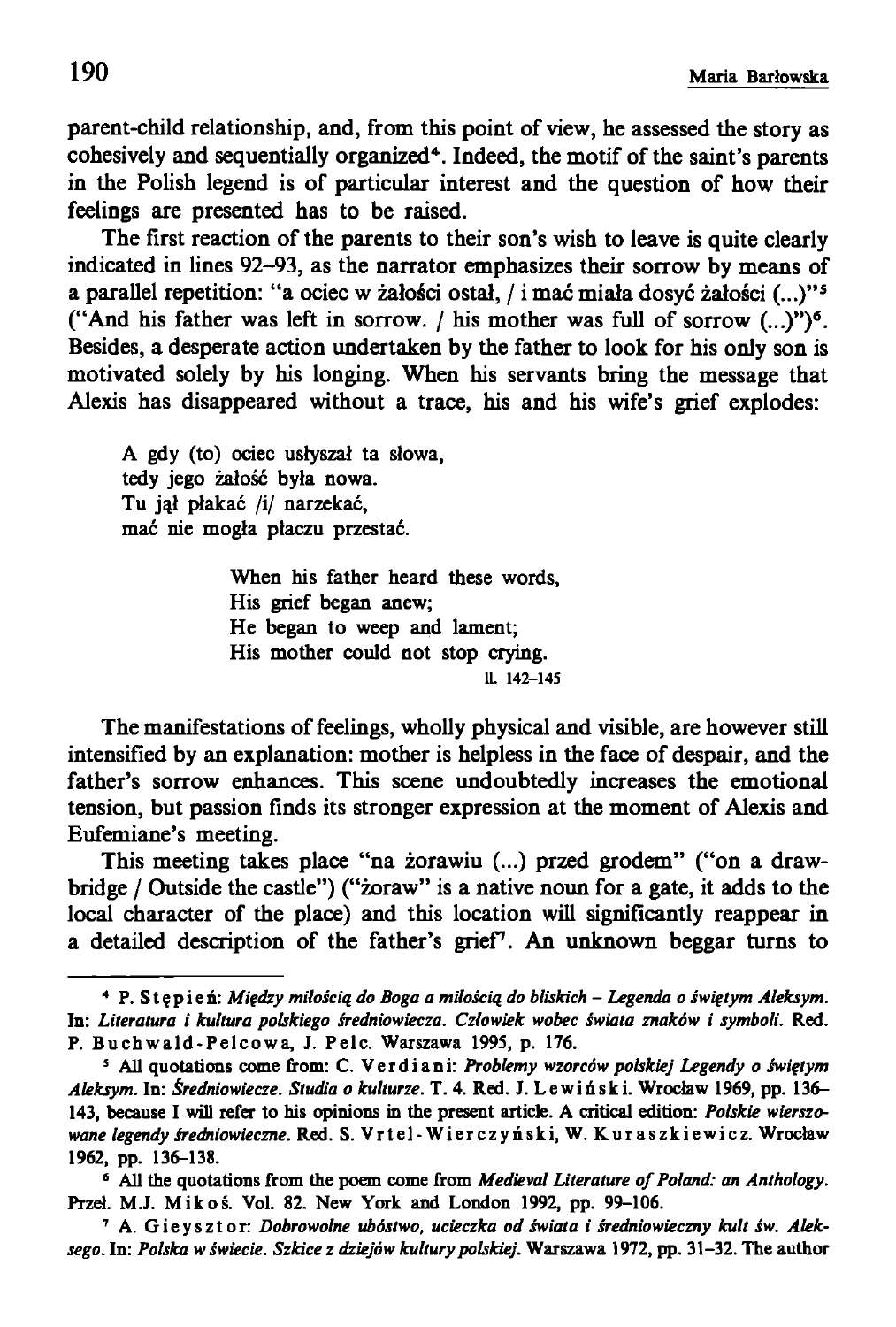Eufemiane and he reminds him of his son, Alexis. Carlo Verdiani states that the son's name does not appear in the majority of the canonical versions of St Alexis legend, whereas it is frequently used in folk songs, for example the Russian ones. Surely, recalling the son's name creates the effect of, as Michałowska wrote, "the scene full of dramatic strain". The verbalisation of the son's name suggests a possibility of being recognized by the father. According to Stępień, Alexis even provokes Eufemiane into expressing his overwhelming love for his son. A revelation of the beggar's identity seems to be an undeniably exciting possibility of the plot development.

Aristotle explored recognition as a fundamental way of developing a tragic plot8. As a third option he saw a situation, when something that is recollected leads to an expression of emotions; consequently, recognition is possible. However, in this instance, this is not the main character that is "unveiled". Alexis performs in his role till in the end his father experiences a burst of grief. However, the dramatic possibility of recognition still exists in the story, the audience receives every new piece of information with hesitation, in anticipation of the imminent action, which obviously must come. The end is expected to create a maximum increase of tention. Unfortunately, the Polish legend finishes, when Alexis's wife takes a letter from the diseased hand and his true identity is revealed. The story finishes at the beginning of the description of the father's reaction.

In accordance with the rule of plot development, the most dramatic presentation is the one of the parent's reaction to his son's death and to the vicissitudes of his life. The canonical versions of the legend describe in detail the bursts of the inconsolable grief of the father, the mother and at least of the wife. For example, in *The Golden Legend* the father was paralysed in terrible pain, fainted, fell onto the ground and later started to tear out his beard, his hair and to throw himself on the son's body<sup>9</sup>. Physical reactions were accompanied by typical mournful, expressive gestures and lament.

In the Polish version, probably, the scene of lamentation was not amplified so much. According to Verdiani, an old conjugal version of the legend, which was at the origin of the Polish one, had to be quite concise, and some final motives including the funeral, people's adoration, miracles and the burning of the wife in the common tomb were omitted. However, the same author claims, that in the Polish legend fragments of different episodes were mixed, and, as a result Eufemiane's reaction to the meeting with his son and his grief after his death occurred together (lines 171-177). Two arguments point to this conclusion. Firstly, the stories originating from the canonical version do not

even suggests that the meeting could take place in Warsaw, because in 1379 there was a gate called "Żuraw" there.

<sup>8</sup> Arystoteles: *Poetyka.* Przeł. H. Podbielski. Warszawa 1988, pp. 342.

*<sup>9</sup>* J. de Voragine: *The Golden Legend.* Trans. C. Stace. Harmondsworth 1998, pp. 11-15.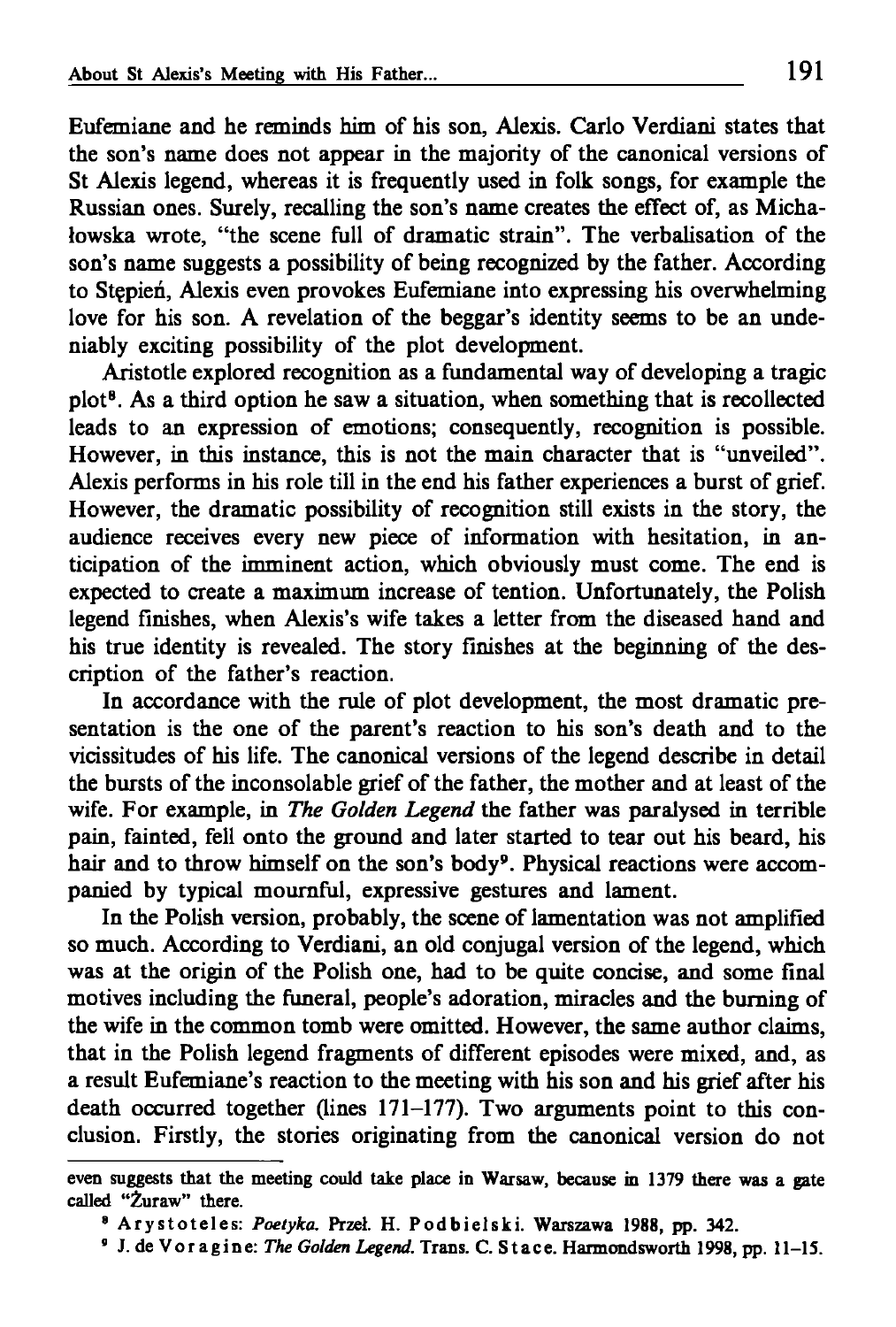describe Eufemiane's giving way to his sorrow during the meeting with the beggar at all, and the stories, in which Alexis's name is mentioned, say that the father cries the most. Secondly, such a great grief is not in proportion to this moment, but is more appropriate for the moment after Alexis's death<sup>10</sup>. Is really Eufemiane's sorrow too great?

Jek/k/o ociec to usłyszał, iż jemu /syna/ jimię wspomionał, tu silno, rzewno zapłakał. A gdy usłyszał taką mowę, zawinął sobie płaszczem głowę. Tu się był weń zamęt wkra/d/ł, mało (e)że z mostu nie spadł.

> When his father heard That the man mentioned his son's name: He cried bitter tears, Keeping him in God's name. When his father had heard these words, He covered his head with his coat. His head began to spin, And he nearly fell off the bridge. 11. 171-177

The father's sorrow is expressed again by the motif of tears, in this case amplified by two epithets. The second part of the description presents a dramatic gesture: Eufemiane is covering his head with his coat. This gesture does not appear in the legends which were compared with the Polish one by C. Verdiani11. Symbolic meanings of the gesture are numerous, because the coat can be interpreted as a kind of veil. In the Bible a covering, especially of one's face, was a sign of reverence toward God, the sign of penance and the sign of shame<sup>12</sup>. A veil was also a symbol of mourning<sup>13</sup>. In the scene of Eufemiane's grief after Alexis's death, as it is described in the canonical version from *The Golden Legend,* there is not any gesture like this. Maybe in the presence of an unknown beggar, for Eufemiane, who thinks that his son is

<sup>10</sup> C. Verdiani: *Problemy wzorców...,* pp. 121-122.

<sup>&</sup>lt;sup>11</sup> C. Verdiani's list of motifs includes the following deliverances:  $IT<sup>1</sup>$  – the oldest Italian version, different from the canonical one, P - French poem from 12th c. belonging to the canonical type, Ashn  $4^2$  - English canonical version,  $B$  - German version, so close to the Polish one, that they could have the same source.

<sup>&</sup>lt;sup>12</sup> D. Forstner: *Świat symboliki chrześcijańskiej* [The World of Christian Symbolism]. Warszawa 1990, p. 451.

<sup>13</sup> For instance in Greek, Jewish, Roman and Christian culture.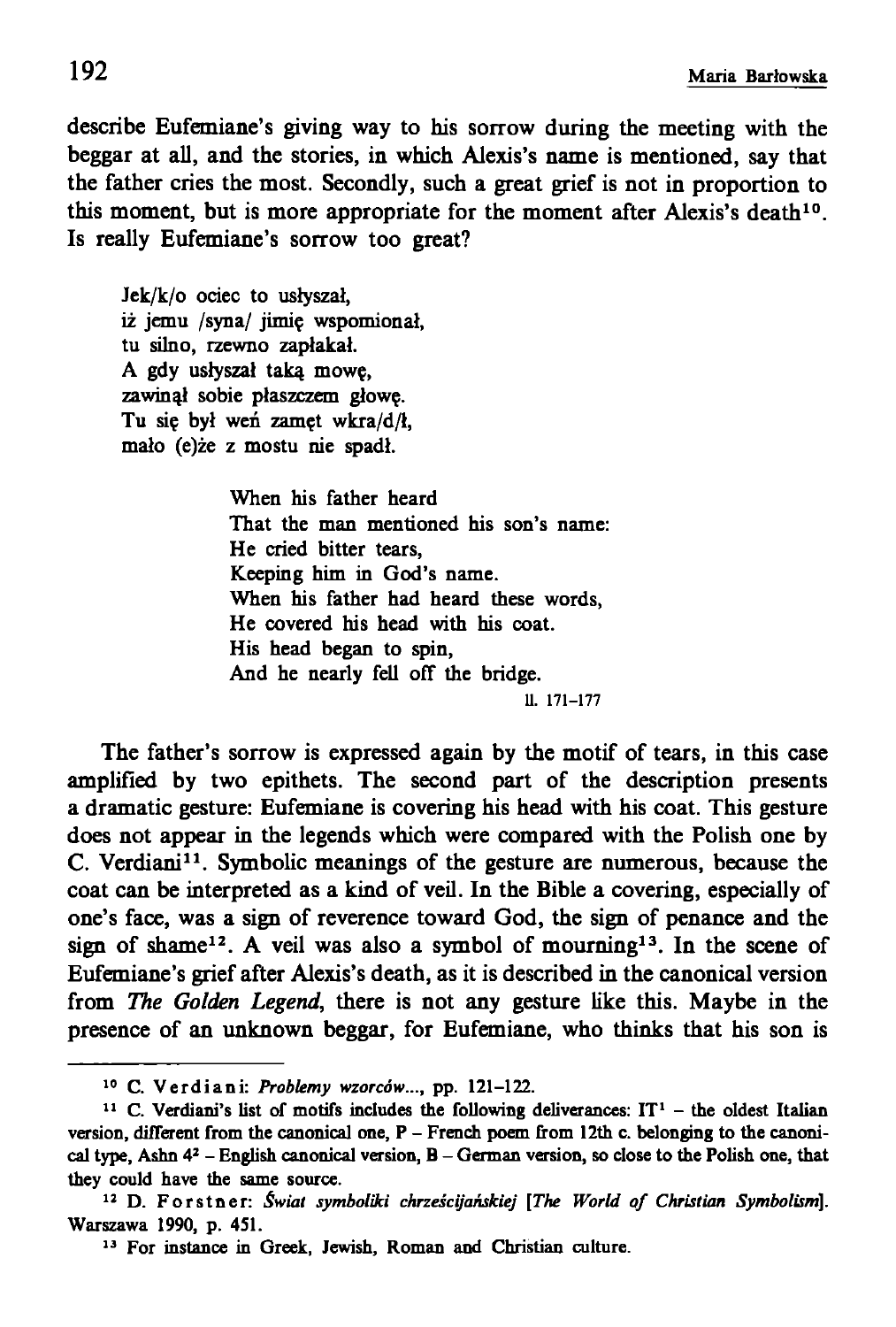dead, it is a form of mourning<sup>14</sup>. However, during the meeting on the bridge, covering of the father's head is clearly shown as a spontaneous reaction to the previous words: "A gdy usłyszał taką mowę (...)" ("When his father had heard these words  $(...)$ "). The significance of the gesture seems to be fairly obvious: it is a manifestation of suffering and despair. Probably  $-$  the way of hiding these emotions; or maybe just both at the same time...

Cicero, in Chapter 22 of his *Orator,* while considering *aptum,* a basic rhetorical concept, provides an example from paintings by way of illustration:

[...] si denique pictor ille vidit, cum immolanda Iphigenia tristis Calchas esset, tristior Ulixes, maereret Menelaus, obvolvendum caput Agamemnonis esse, quoniam summum ilium luctum penicillo non posset imitari [...].<sup>15</sup>

The same example is given in Quintilian's *Institutio oratoria.* The rhetorician sees the painter's intention to intensify emotions by gradation and covering of the father's face with a coat is for him the best way of expressing the highest emotional tension:

[...] nam quum in Iphigeniae immolatione pinxisset tristem Calchantem, tristiorem Ulixen, addidisset Menelao quern summum poterat ars efficere, maerorem, consumptis affectibus, non reperiens, quo digne modo patris vultum posset exprimere, velavit eius caput, et suo cuique animo dedit aestimandum.18

The picture painted by Timanthes and described by Cicero and Quintilian is nowadays known from the Pompeyan copy found in "the house of the tragic poet" and is exhibited in the National Archeological Museum in Napoli. The mosaic presents the situation just at the moment of Ifigenia's sacrifice. In the foreground in the left bottom corner prostrated Agamemnon is standing, leaning against the rock. His head is covered with the coat in the gesture of despair (photo 1). The explanation of the gesture in the caption is quite different from the Roman rhetoricians' opinion: Agamemnon simply covers his face because he does not want to watch his daughter dying<sup>17</sup>. However, there is no

<sup>&</sup>lt;sup>14</sup> P. Stępie ń in his latest study of the legend perceives the gesture differently. He has highlighted the tragic paradox of Eufemiane's love that is spiritually blind and disordered. He supposses that the gesture can be a symbol of his blindness. *Między miłością do Boga a miłością do bliskich. Legenda o* rw. *Aleksym.* In: Idem: Z *literatury religijnej polskiego średniowiecza. Studia o czterech tekstach.* Warszawa 2003, p. ISO.

<sup>15</sup> M. Tuliusz Cicero: *Orator.* Red. O. Jahn. Berlin 1859, p. 74.

<sup>&</sup>lt;sup>16</sup> M. Fabius Quintilianus: The institutio Oratoria of Quintilian with an English trans*lation by H.E. Butler.* London 1958, vol. 2, p. 294.

<sup>&</sup>lt;sup>17</sup> This is not an accurate copy, however the father's figure is similar, what proves a description of the original from Plinius' *Historia naturalis:* "Nam Timanti vel plurimum adfuit in-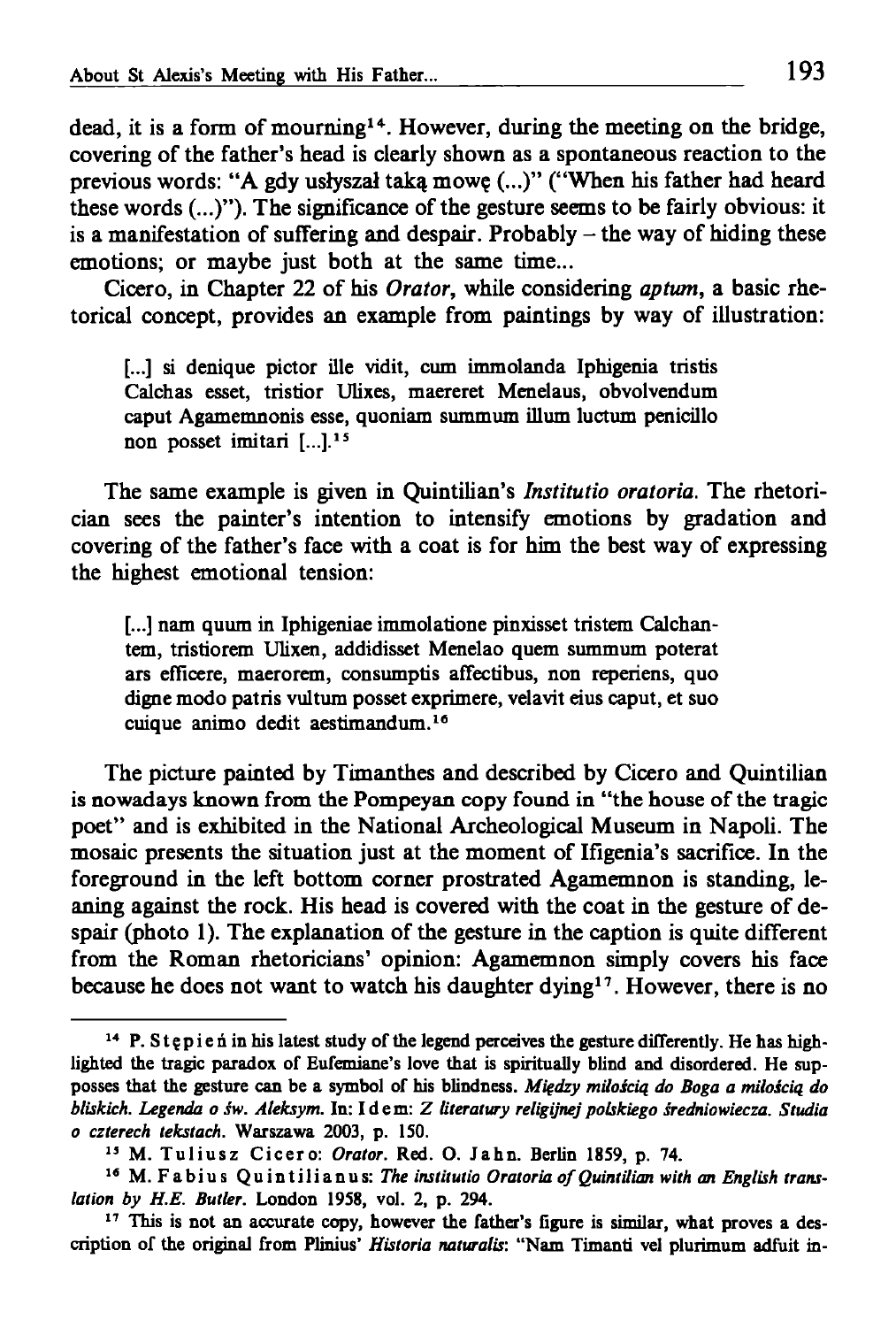doubt that the ancient thinkers correctly pinpointed the painter's intention to create the full expression of people's feelings. The artist's aim was interpreted rhetorically, from the perspective of aptly applied means of influencing the viewers. Rhetorical gradation which can be noticed in the composition skilfully corresponds with the figure of *praeteritio.* As the crucial sense was too intimate and impossible to be expressed directly, the pretherition emphasises it. Besides, relying on the viewers' assumptions it also inevitably increases their emotional involvement. For Cicero and Quintilian the way how the father's despair was presented by the famous Greek painter (the way of expressing the father's feelings which could not have been portrayed by the painter due to the impropriety and even the impossibility of direct presentation) turned out to be an effective method of amplification. In Quintilian's view it was paradoxically the method discovered by art, but as a means of deliberate breaking its rules.

Nevertheless, is it possible to see treatises on rhetoric as a context of the real tradition related to the legend about St Alexis? Adopting this perspective seems to be quite tempting, especially if the problem of reading the works by Cicero and Quintilian in mediaeval Europe and some traces of *Disticha Pseudo Catonis* in the piece of advice given to Alexis's wife are taken into account. Although this assumption appears not to be totally impossible, it leads to a rather speculative hypothesis. Therefore, the aim of this analysis is only a theoretical description of the method, where similarity is indubitable.

After all, the expression of feelings in the scene of the meeting between the father and his son, especially against the background of the two previous descriptions of feelings, appears to be an effect of intensifying emotions, of reaching their upper level. The gesture of covering the father's head with a coat is the expression of the highest emotional intensity, of indefinable despair. Besides, it is a sign of changing the standpoint. This is the only moment, when the anonymous poet is so openly trying to look inside his character: "Tu się był weń zamęt wkradł" ("His head began to spin"). There is when unutterable sadness and grief penetrate the human soul. The same word: "zamęt" is used for describing human's spirit by *Mater Dolorosa* in the most beautiful monologue of Polish mediaeval literature, *Listen, Dear Brothers:*

Zamęt ciężki dostał się mie, ubogiej żenie, Widzęć rozkrwawione me miłe narodzenie;

> Deep sorrow came over me, a miserable woman, Seeing my dear son covered in blood.<sup>18</sup>

11. 9-10

genii, eius enim est Iphigenia oratorum laudibus celebrata, qua stante ad aras peritura cum maestos pinxisset omnes praedpueque patruum et tristitiae omnem imaginem consumpsisset, patris ipsius vultum velavit, quem digne non poterat ostendere" .

<sup>&</sup>lt;sup>18</sup> Medieval Literature of Poland..., p. 77.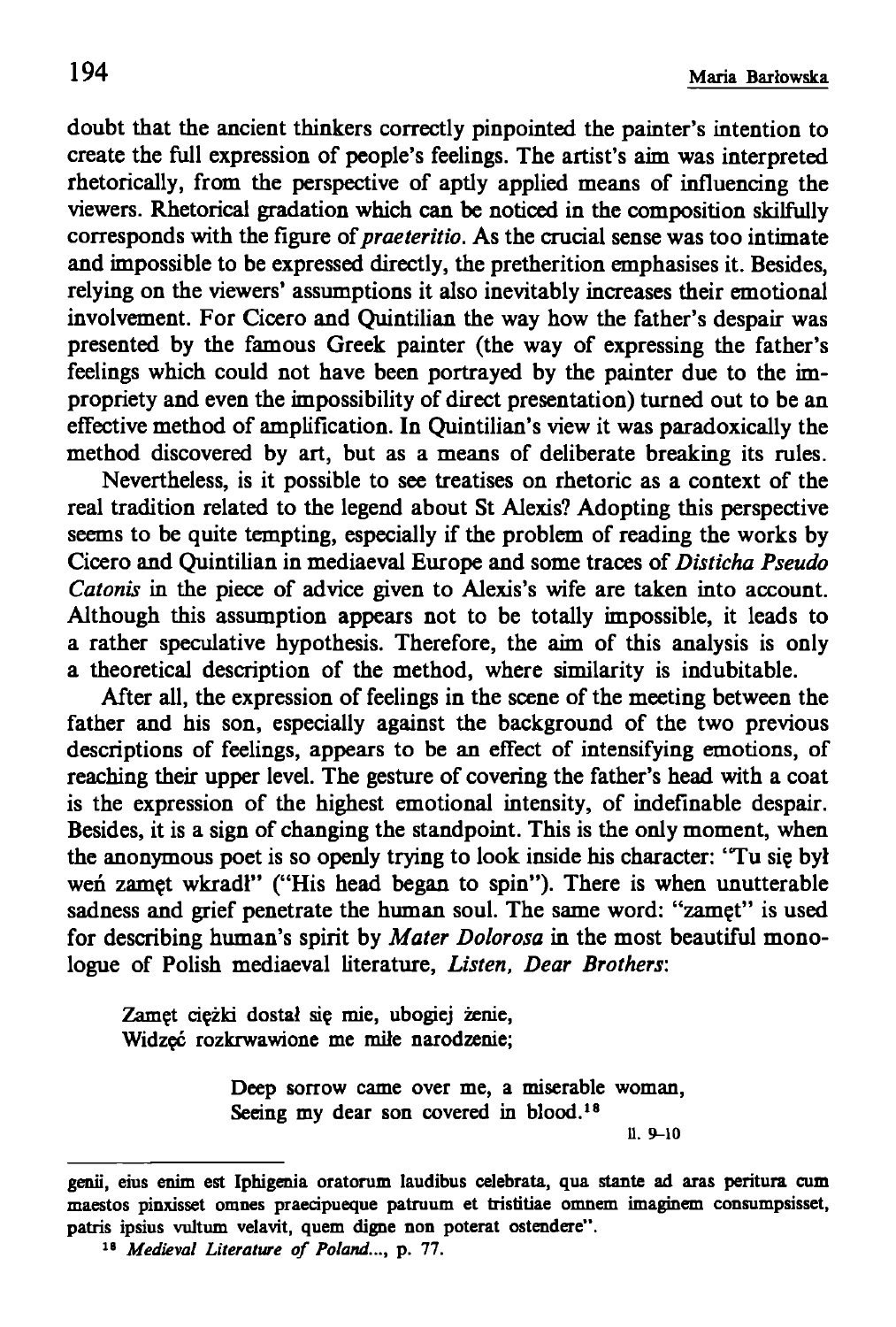Eufemiane, differently, does not see, or rather he can and he is not aware of it, but the audience knows. By the gesture of covering his head with his coat he invites people to participate in his sorrow, which is experienced in solitude and secretly. However, the language of paintings and poetry is different: the gesture in the legend is not the end, but the beginning. Unlike Timanthes, the anonymous poet, after the emotional amplification reached by means of the symbolic gesture, is trying to express the inner experience in words. He transposes emotions to the picture and creates a visual hyperbole (exploiting the context mentioned in line 164): "Tu się był weń zamęt wkradł, / mało eże z mostu nie spadł" ("His head began to spin, / And he nearly fell off the bridge"). In comparison with expressions using the same method that functions in contemporary Polish, like: "myślałem, że spadnę z krzesła, jak (...)" (I thought I would fall off the chair when (...)), this sentence sounds a little awkward. However, it must be seen as something more, almost a suggestion that facing so intense emotions can lead to life hazard<sup>19</sup>.

The meeting on the bridge is definitely the scene of "the great grief'. Nonetheless, a logical sequence of the beggar's words and the gesture, as well as the gesture and the following description of the inner experience, and finally creating the visual hyperbole by means of the association straightly connected with the place lead to the conclusion that the dramatic description of Eufemiane's sorrow forms an integrated whole. A whole, in which the dramatic order of the story is right. The question about the possible intensification (according to the rules of plot development) seems to be risky. There is no doubt that at the moment of the saint's death conventional funeral motifs connected with the ancient custom of lamentation could be of great help to the author.

Does the lack of such a detailed dramatic description of the father's sorrow at the moment of the meeting with his unrecognized son in the works related to the Polish version of the legend prove that the anonymous poet was an independent creator here? Many studies undertaken by famous mediaeval studies scholars in which they tried to solve the problem of mutual influences and transformations lead to mutually exclusive conclusions based on fragmentary documentary sources. The thesis could be supported only after complete research into the multitude of versions of St Alexis's legend, one of the most popular mediaeval legends in Europe. This article remains only a personal reflection of the reader moved by the incomprehensibility of one gesture and an amazing dramatic tension emphasized in the Polish mediaeval description of a father's sorrow.

<sup>19</sup> P. Stępień writes that at this moment the father "almost loses his consciousness" *(Między miłością do Boga a miłością do bliskich...,* p. 169). W. Wojtowicz in his article *O, Aleksy, Aleksy, Aleksy! O świętej Familianie Kazimiery Illakowiczówny* ("Polonistyka" 2003, z. 3, p. 152) supposes that the human character of saintliness can be seen only in relation to Alexis's father, especially due to the meeting on the bridge.